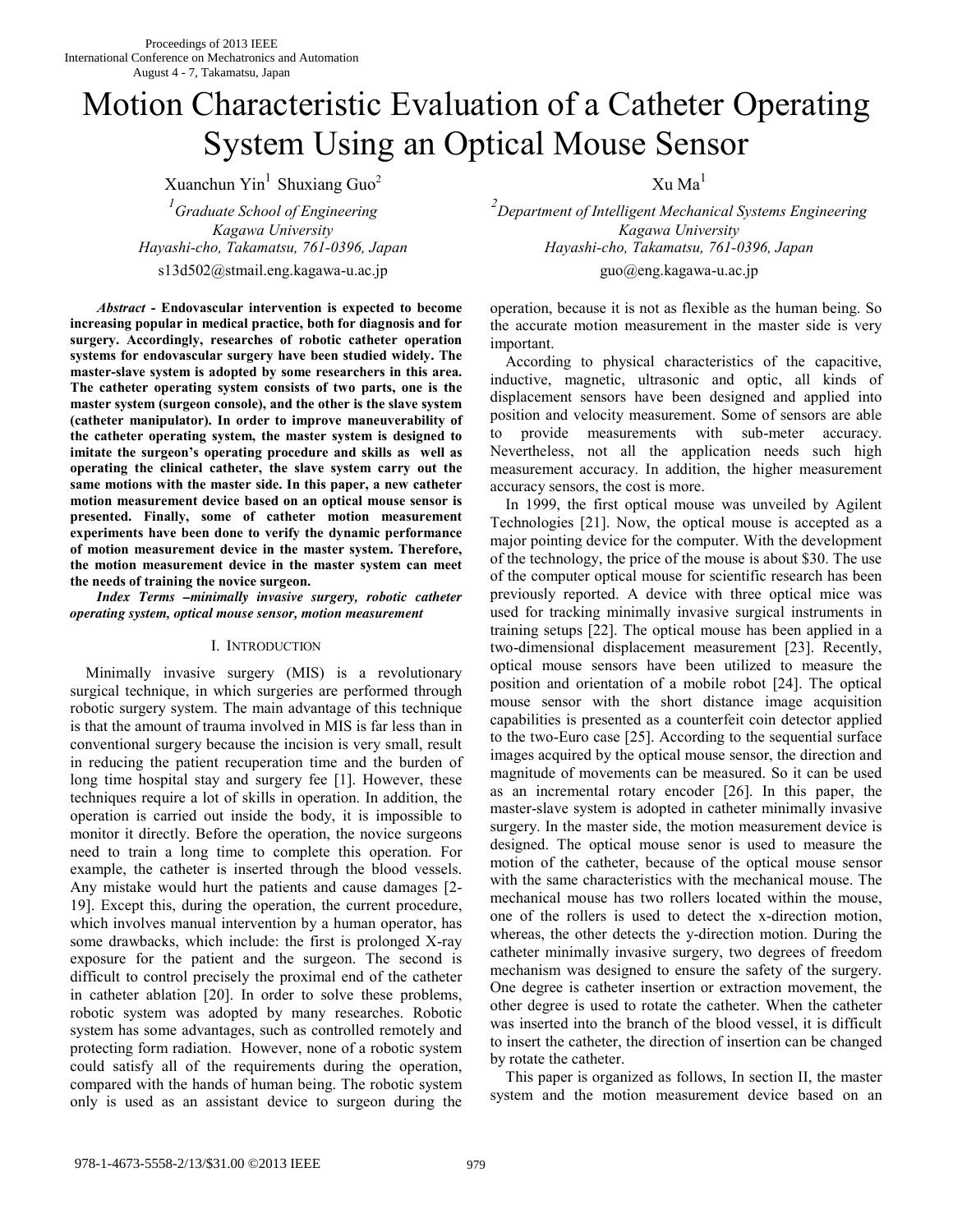optical mouse sensor was described. In section III, the catheter insertion and rotation dynamic performance evaluation experiments have been done by using the stepping motor with different frequency motion as reference input signal. The conclusions and future work are given in section IV.

# II. SYSTEM DESIGN

 In generally, a teleoperation surgical system as shown in Fig.1 consists of master system (console) and slave manipulator system (executing), in which the slave manipulator tracks the motion of the master device that is commanded by the surgeon and in which the measured force fed back to the master device form the slave manipulator.



Fig.1 The master-slave system

#### *A. The Developed Master System*

In this paper, a new master system as shown in Fig.2 was proposed. The master system operated by the surgeon is placed at the console site, which consists of two parts: one is the haptic structure which is not only be used to provide the haptic sensation for the surgeon but also be used to train the novice surgeon with clinical catheter, and the other one is motion measurement structure used to measure the motion of surgeon operating the catheter, which was used as the motion control commands transmitted to the slave manipulator.

During the operation of intravascular neurosurgery, it is significant to acquire the contact force information between the catheter and blood vessel. Because the blood vessel is fragile, it is easy to damage the blood vessel during the operation. Especially, in high risk areas, a little excessive force exerted onto the blood vessel walls would lead to complications such as inflammation, thrombosis, perforation and etc. [27]. In conventional catheterization, the catheter is inserted-extracted in axial direction and rotated in radii direction directly by the surgeon, so the surgeon can obtain the contact force directly during the operation and control insertion or rotation to avoid the danger of damaging the blood vessel [28]. In order to improve the safety of the surgery, it is important to design a motion measurement device with high precision.

## *B. The Catheter Operating System*

In the master-slave system, the catheter insertion (extraction) and rotation motion in the slave system is the same with the motion in the master system. The proposed motion measurement structure has some requirements.

1. Realistic manipulation of the catheter in the master side in two kinds of motion. One is catheter insertion movement along the axis direction of the catheter  $(1<sup>st</sup>$  kind of motion), the other is catheter rotation movement in radii direction of the catheter  $(2<sup>nd</sup>$  kind of motion).

2. During the training, the no-experience surgeon can operate the clinical catheter.

3. The level of accuracy and sensitivity is suitable to do some assessment of the trainees.

Based on the requirements, a prototype of motion measurement device is designed. In the master device , these degrees of freedom is realized by the surgeon, the surgeon operated the clinical catheter insertion (extraction) or rotation in the master side, the motion commands measured in the master side by motion measurement device were transmitted to the slave system to realize the teleoperation.



The catheter operating system

(a)The developed master system



(b)The front view of the master system



Fig.2 The developed master system

In this new catheter motion measurement structure, the optical mouse sensor is used to measure the motion of the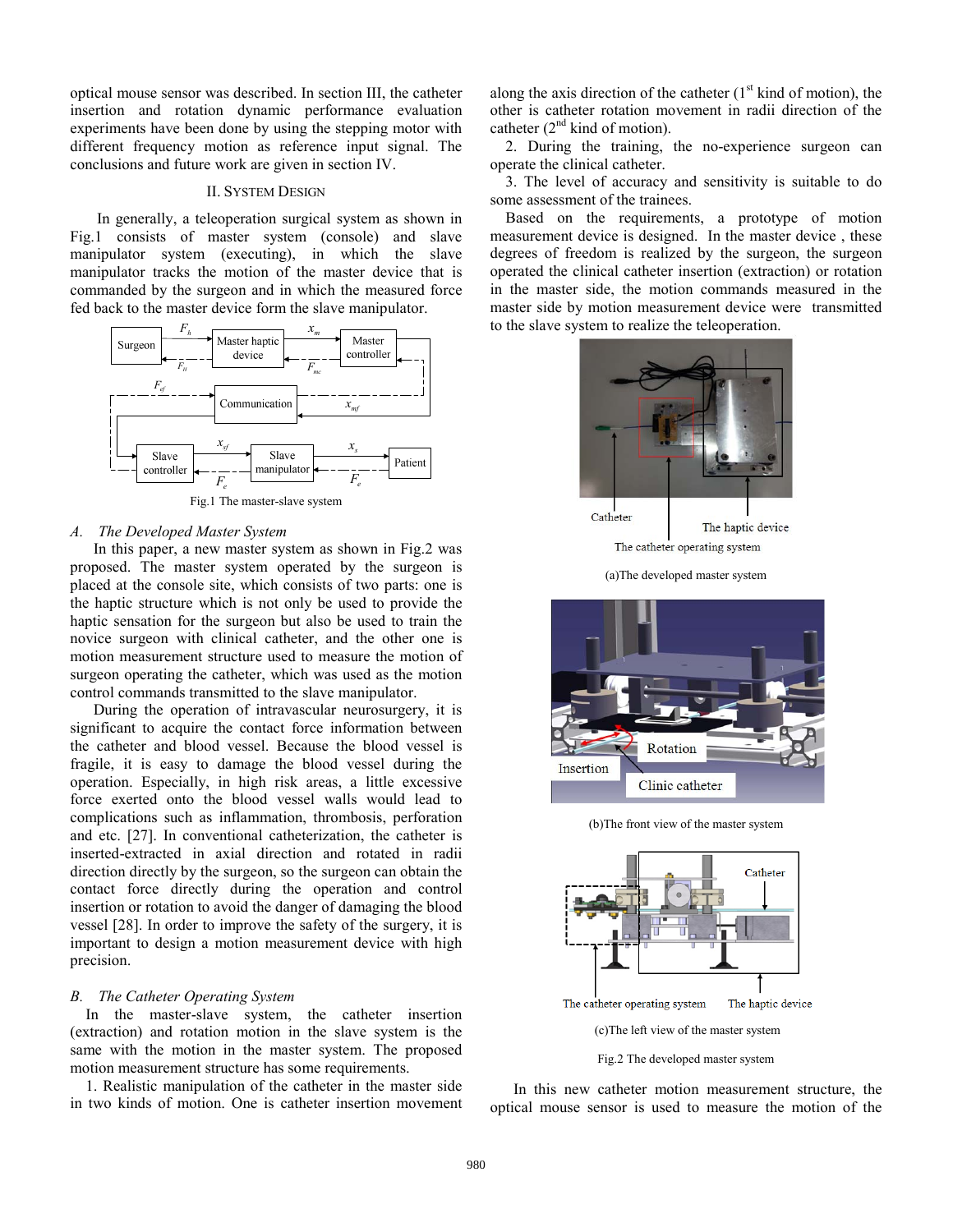catheter both the insertion (or extraction) d direction and the rotation direction. Now, the available products that can measure the motion of the catheter are complex and expensive, some of them limit the degree o f the movement. The aim of this research is to develop a new catheter motion measurement structure in master system, which has some characteristics. The first is that a new un-contact measurement method used in catheter motion structure was proposed. The second is that the clinical catheter was used to operate in the master system with benefit of providing real feel for the surgeon.



Catheter The optical mouse sensor



(b) The scheme drawing of the catheter guide



(c)The catheter operating structu ure

Fig.3 The catheter operating system in the master side

The catheter motion measurement device consists of the optical mouse sensor, the metal piece used for the optical mouse sensor assembling, and the catheter. The catheter can be inserted or rotated by the surgeon easily and smoothly and guided by the groove on below metal plate a s shown in Fig.3 (b) the catheter guide structure. The groove width design is according to the diameter of clinical catheter. In this paper, the

width is 3mm. The size range of clinical catheter used in this device is from the 3Fr to 8Fr.

When we insert and rotate the catheter, the displacement of catheter insertion direction and d rotation direction can be measured by the optical mouse sensor. The height of between the optical mouse sensor assembl led plane and the catheter surface is very limit in 1.25mm to get the distinct images of the catheter. In this paper, the height was designed at 1mm to get the distinct image for the optical l mouse sensor.

#### *C. The Optical Mouse Sensor*

The basic working principle of the optical mouse sensor is described in Fig.4. It consists of a single light emitting diode (LED), two optical lens, working s surface and sensor. A LED is in charge of illumination the working surface at an angle. One of the optical lens is used to transmit the light from the LED to the working surface. The other lens is used to transmit the image to sensors. The optica l mouse sensor works by comparing the images of the working surface that are refreshed approximately every 1500th of a second [9].



Fig.4 The schematic drawing of th he optical mouse sensor

The displacement of the catheter is measured by the optical sensor by taking the sequential surface pictures of catheter with a small CCD chip at high frame rate [12]. Image of the surface are acquired via led- optical lens illuminate system and COMS image detector. The displacement values (the numbers of "counts") of the e catheter in directions of insertion or rotation generated by a digital signal processor (DSP) is sent to the computer by serial peripheral interface. The direction and magnitude of the catheter movement determines by the changes of the surface image information.

#### *D. The Catheter Motion Measurem ment Method*

The measure method is the same as we move the mouse when operate the computer. In computer operation, we move the mouse on the mouse pad. For e xample, moving the mouse along the level direction, the displacement of cursor moved on the computer screen in level direction, this kind of characteristic can be used measure the displacement of catheter insertion motion. The m mouse was moved in the vertical direction in the mouse pad, the displacement of cursor moved in vertical direction, which h can be used for rotation motion measurement.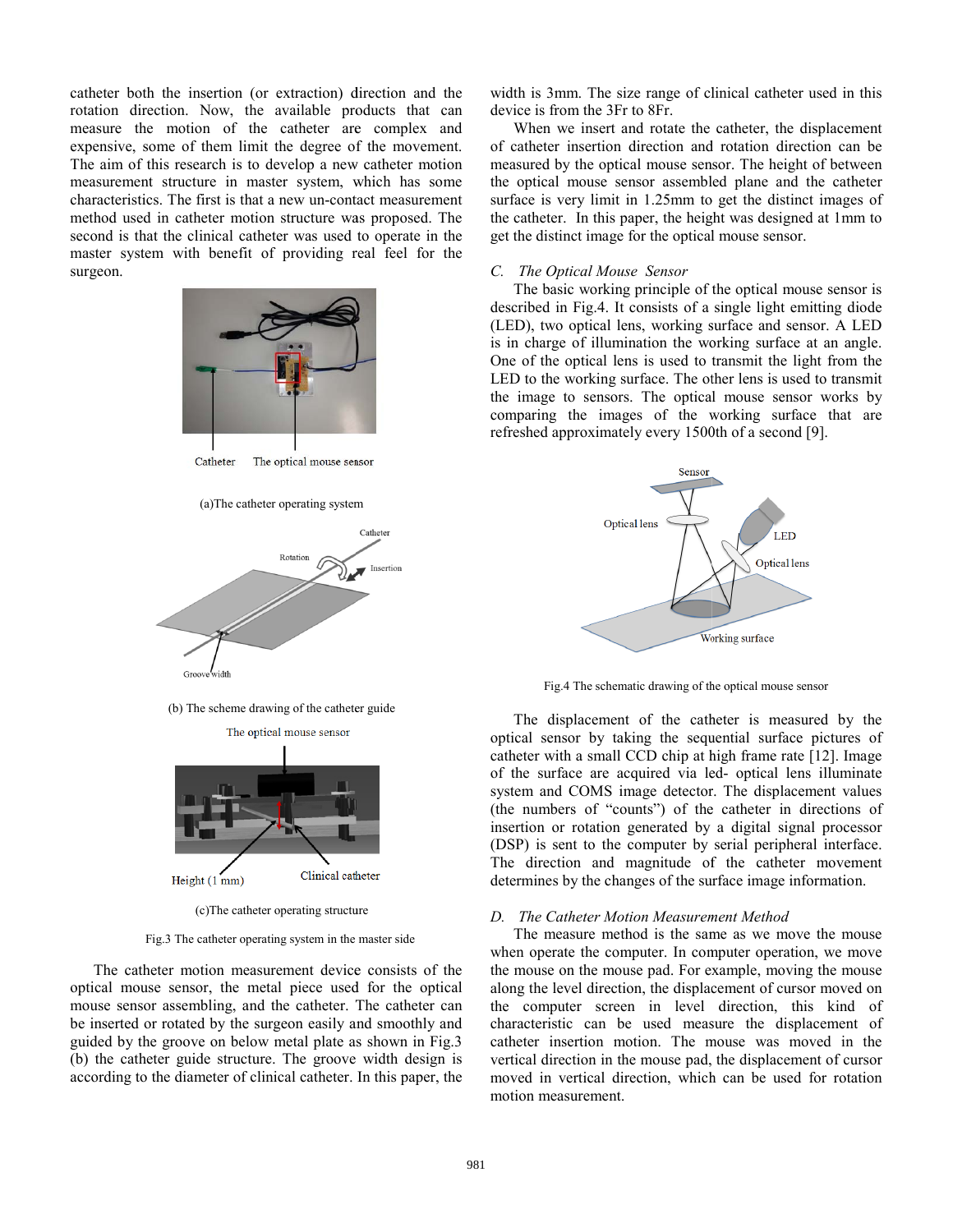#### III. EXPERIMENTAL RESULTS

Motion measurement evaluation system as Fig.5 shows consists of Linear Axial Actuator LX2605 (with encoder), DSP (TI, TMS320F28335) and motion measurement device. DSP controller is used to generate the PWM signal to drive the stepping motor and stepping motor was used to insert and rotate the catheter instead of operating the catheter by surgeon. The velocity of insertion (extraction) and rotation of catheter can be adjusted by change the frequency of PWM signal.

In the experiment, the catheter size of 6 Fr (2mm) used in insertion and rotation motion experiments have been done to test the dynamic performance of motion measurement structure in the master system.



(a)The schematic drawing of motion characteristic evaluation of a catheter operating system



(b)The clinical catheter (6Fr)



## *A. The Catheter Insertion Experiment*

In order to test dynamics performance of catheter insertion motion, several experiments have been down as shown in Fig.6. The different frequencies and insertion displacements were set to do the experiment. The frequency of PWM at 110Hz and the displacement was set at 25mm. In this kind of situation, the measured displacement of optical mouse sensor can't follow the stepping motor accurately. The frequency of PWM at 80Hz and50Hz the displacement was set at 45mm, he frequency of PWM is set at 40Hz, the displacement of stepping motor is set at 30mm. In these situations, the optical mouse

sensor gets the good dynamic performance. The upward curve shown in Fig.6 demonstrates insertion catheter movement. And the downward curve represents extraction the catheter movement. The data measured by the optical mouse sensor was transmitted to the slave system to control the slave manipulator.

So the suitable frequency extent of catheter insertion is form 40Hz to 80Hz. The frequency of catheter insertion is the same as the speed of surgeon who operate the catheter according to the experience. When catheter advanced into the branch of blood, surgeon can operate the catheter at low frequency. Fig.7 shows the error in the case of different frequency. We can know the error is below 0.32 at frequency of 40Hz, 50Hz and 80Hz. It means the good performance can be obtained at 40Hz to 80Hz. According to the experiments, when the surgeon operated the catheter at frequency of 1 Hz -2 Hz in the insertion or extraction direction, the motion measurement device can get a good performance.



Fig.6 The catheter insertion motion measurement results in the case of different frequency



Fig.7 The error of the insertion motion measurement results in the case of different frequency

#### *B. The Catheter Rotation Experiment*

The same method was used in the catheter rotation experiment. Fig.8 shows the performance of the optical mouse senor and the stepping motor in the case of different frequency of rotation movement. The upward curve shown in Fig.8 demonstrates rotation catheter in the positive direction. And the downward curve represents rotation the catheter in the negative direction. The rotation data measured by the optical mouse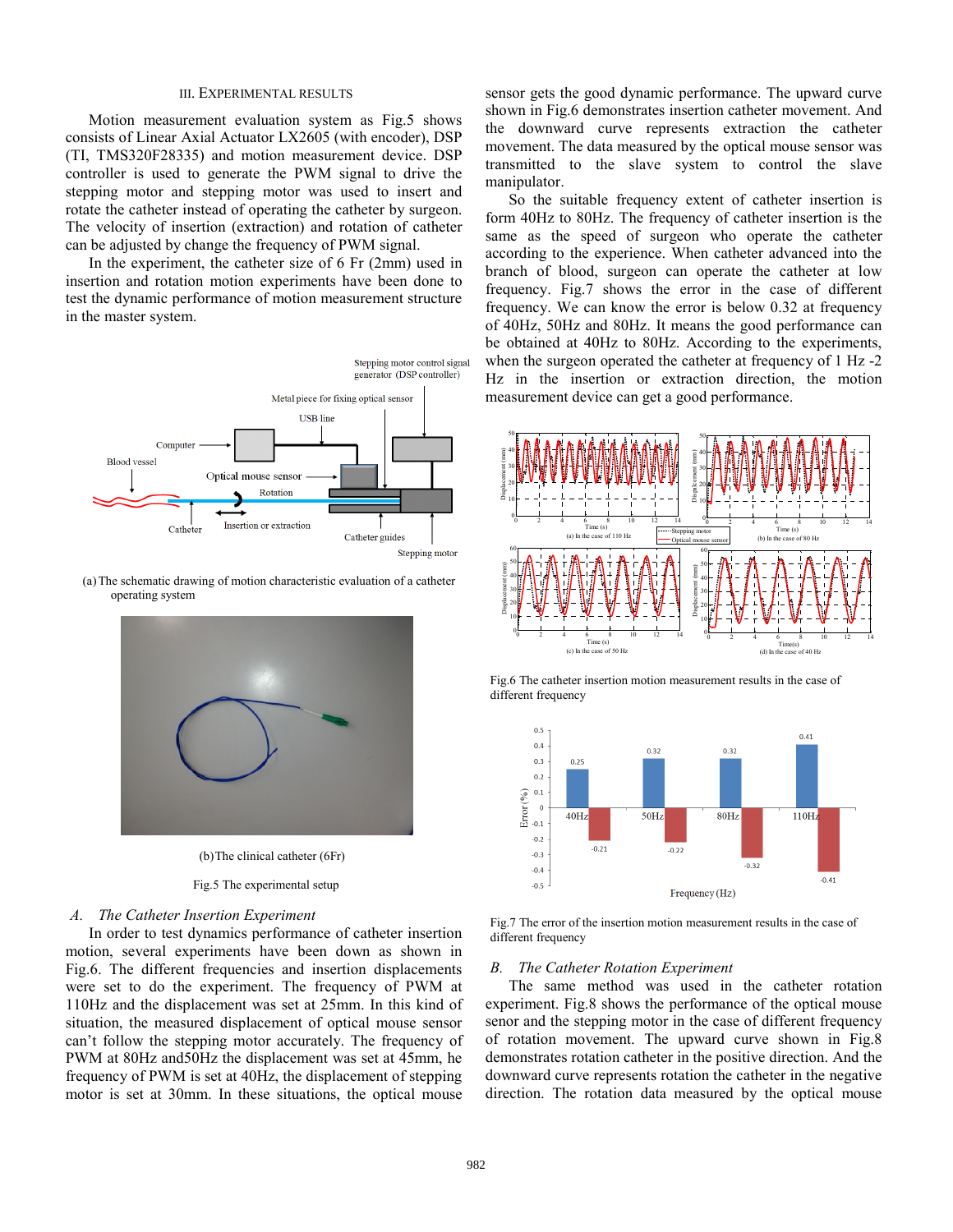sensor was used to control the slave manipulator, when the catheter advances difficulty.

 Fig.9 shows the error results between the stepping motor and Optical mouse sensor in the rotation displacement measurement. The error is small at the frequency 40Hz. So when the catheter advanced difficulty, the catheter was rotated to insertion should be at the frequency 40Hz in this new motion measurement device.



Fig.8 The catheter rotation motion measurement results in the case of different frequency

According to the experiments, when the surgeon rotated the catheter at frequency of about 0.5 Hz in the positive or negative direction, the motion measurement device can get a good performance.



Fig.9 The error of the rotation motion measurement results in the case of different frequency

#### IV. CONCLUSIONS AND FUTURE WORK

In this paper, a new catheter motion measurement device in master system was proposed. The optical mouse sensor was used as a motion measurement sensor in the master system to measure the displacement of catheter motion. The stepping motor was used to drag the catheter insertion and rotation instead of the surgeon's operation to measure the dynamic performance of the optical mouse sensor. Different of frequencies of insertion and rotation catheter experiments had been done to test the dynamic performance. In the catheter insertion motion measurement case, the error is small at the frequency 1Hz-2Hz. So the surgeon should adjust the insertion

speed according to this frequency extent. In the rotation motion case, the good performance was obtained at the frequency of about 0.5Hz. The application of optical mouse sensor in minimally invasive surgery has been verified. So the developed master system with motion measurement device using the optical mouse sensor can be used to train the novice surgeon with clinical catheter in minimally invasive surgery.

To encounter the problem of limited visual information, the haptic device that enables manual interactions with virtual environments or teleoperated remote robotic system is proposed in the master system. During in the teleoperative system, the surgeon is far from the patient, the haptic device is used to provide the haptic sensation to the surgeon to increase the teleprensence.

During the minimally invasive surgery, for example, the clinic catheter was inserted into the blood vessel, the blood will be penetrated, when the catheter contact the blood vessel wall at the force about  $0.12N$ . So the force-reflecting interface device (haptic interface) is need in the master system to avoid penetrating the blood vessel.

In the future, some of experiments will be done to evaluate the performance of haptic interface device in the master system. Furthermore, realize the haptic communication during in teleoperative system in minimally invasive surgery.

#### **REFERENCES**

- [1] J.Jayender, R.V.Pater and S.Nikumb, "Robot-assisted active catheter insertion: algorithms and experiments", *International Journal of Robotics Research*, Vol.28, No.9, September, pp.1101-1117, 2009.
- [2] Xu Ma, Shuxing Guo, Nan Xiao, Jian Guo and Shunichi Yoshida, "Development of a novel robot–based catheter system with force feedback", *Proceddings of the 2011 IEEE International Conference on Mechatronics and Automation*, pp.107-111, Beijing, China, 2011.
- [3] Nan Xiao, Shuxiang Guo, Jian Guo, Xufeng, Xiao and Takashi Tamiya, "Development of a Kind of Robotic Catheter Manipulation System", *Proceedings of IEEE International Conference on Robotics and Biomimetics*, pp.32-37, 2011.
- [4] Xu Ma, Shuxiang Guo, Nan Xiao, Jian Guo, Xufeng Xiao and ShunichiYoshida, "Development of a PID Controller for a Novel Robotic Catheter System", *Proceedings of the 2011 IEEE/ICME International Conference on Complex Medical Engineering*, pp.64-68, Harbin, China, May 22- 25, 2011.
- [5] Jian Guo, Shuxiang Guo, Nan Xiao, Xu Ma, Shunichi Yoshida, Takashi Tamiya and Masahiko Kawanishi, "A Novel Robotic Catheter System with Force and Visual Feedback for Vascular Interventional Surgery" *International Journal of Mechatronics and Automation*,Vol.2, No.1, pp.15-24, 2012.
- [6] Jian Guo, Shuxiang Guo, Nan Xiao and Yunliang Wang, "Development of Force Sensing Systems for a Novel Robotic Catheter System", *Proceedings of 2012 IEEE International Conference on Robotics and Biomimetics,* pp.2213-2218, Dec.11-14, Guangzhou, China, 2012.